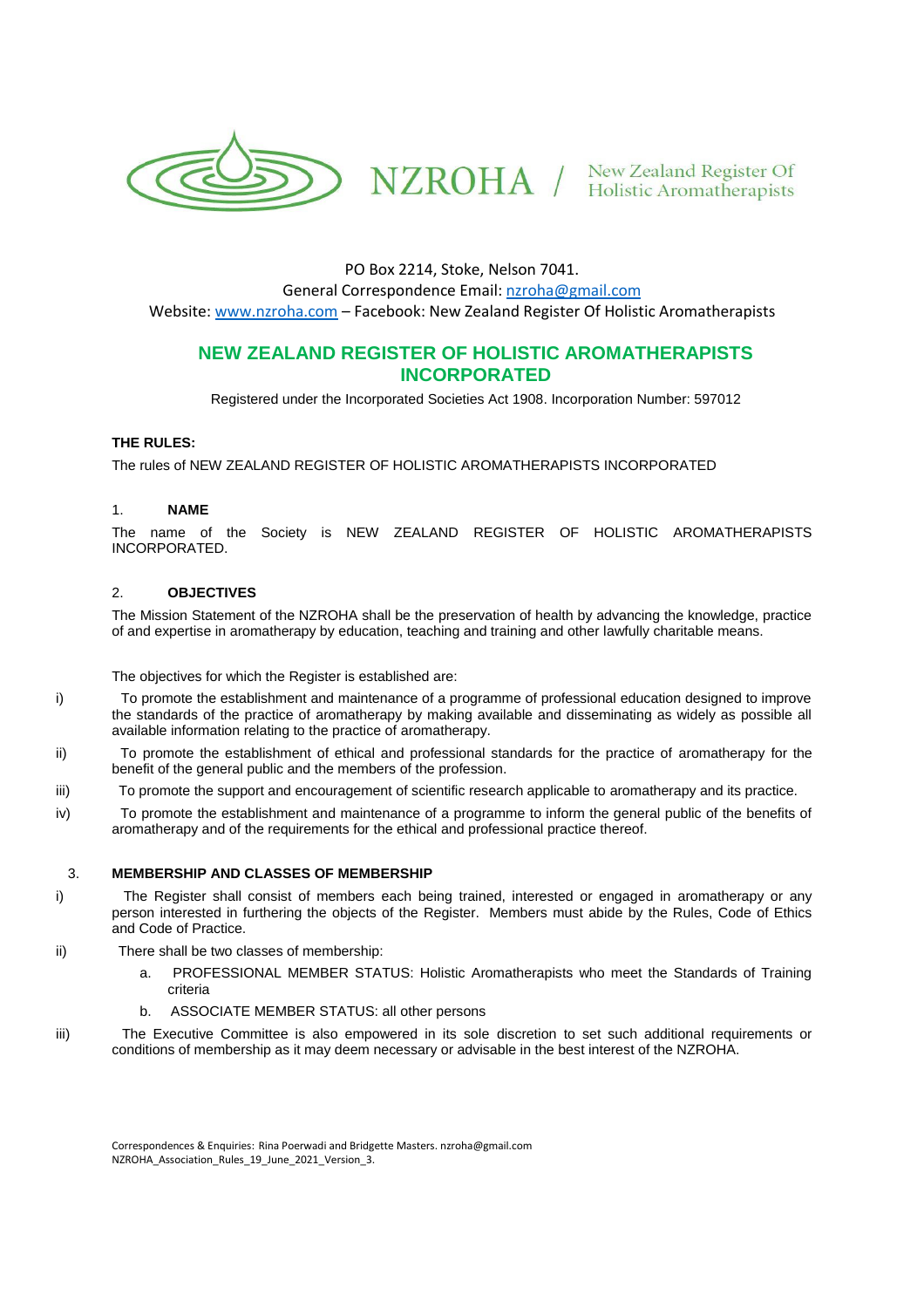#### 4. **NEW MEMBERS**

- i) New members shall be admitted upon receipt by the Register of the official application form in writing signed by her/himself and payment of Annual Subscription.
- ii) To be admitted as a new Professional Member, applicants must also meet the requirements set out in Clauses 5.i) and 5.ii)

### 5. **PROFESSIONAL MEMBERS**

- i) Each application for registration as a new Professional Member must be accompanied by an application fee. Upon acceptance onto the Register as a Professional member, the applicant will then forward the appropriate full or part subscription to fulfil Professional Membership.
- ii) To be accepted onto the Register as a new Professional Member, an applicant must meet the Register's criteria for professional training. A précis of the criteria is to be available from the Register and displayed to NZROHA members in accordance with the Privacy Policy.
- iii) To retain Professional Status a member will be required to:
	- a. pay the annual subscription;
	- b. provide evidence of a current first aid certificate *or comparable qualification.*;
	- c. complete every 2 years, from 1 April 2000, at least 20 hours of professional development consistent with recommendations of the Register; as per Annex Y in the Membership Policy, and
	- d. provide evidence to the Register in an approved form of the professional development undertaken.
- iv) Re-registration of lapsed Professional members be accepted subject to:
	- a. Submitting a portfolio of on-going professional development to the Executive Committee for approval;
	- b. That the lapse is no longer than 4 years.
- v) NZROHA will consider for acceptance to Professional Membership, members of certain International Aromatherapy Associations (such as IFPA and IFA) which have comparable Standards to NZROHA, on a case by case basis.

# 6. **ANNUAL SUBSCRIPTION**

- i) The Annual subscription is set by the Executive Committee who can change it to a maximum of 10% per annum. If the subscription should change by more than 10% in any one year, the annual subscription is to be set by the majority of current financial members at an Annual General Meeting.
- ii) Any person joining the Register six months into the New Year shall pay a percentage of the yearly subscription as set by the Executive Committee.
- iii) NZROHA Executive Committee members shall receive free NZROHA membership for the duration of their period in office as a token of appreciation for the time and work given.

#### 7. **FINANCIAL YEAR**

- i. The financial year for this Register will end on  $31$ <sup>\*</sup> March of each year.
- ii. NZROHA financial statements must be prepared by an Accountant and must be presented to the AGM within 3 months of the Balance date.
- iii. These Financial Statements must be reviewed annually by an Independent Accountant.

# 8. **RESIGNATION OF MEMBERS**

- i) Any member may resign form her/his membership by giving to the Registrar notice in writing to that effect. Every such notice shall unless otherwise expressed take effect immediately.
- ii) A member shall be deemed to have resigned if subscription payment is not received within three months of financial year end.

# 9. **EXPULSION OF MEMBERS**

i) Any member committing any act which appears to be detrimental to the honour of the Register and not in accordance with the Register's code of ethics shall be called upon to give an explanation to the Executive Committee and if in default thereof or if such explanation is not satisfactory or convincing to those present he or she may be liable to be suspended or expelled from the Register and his/her name removed from the Register.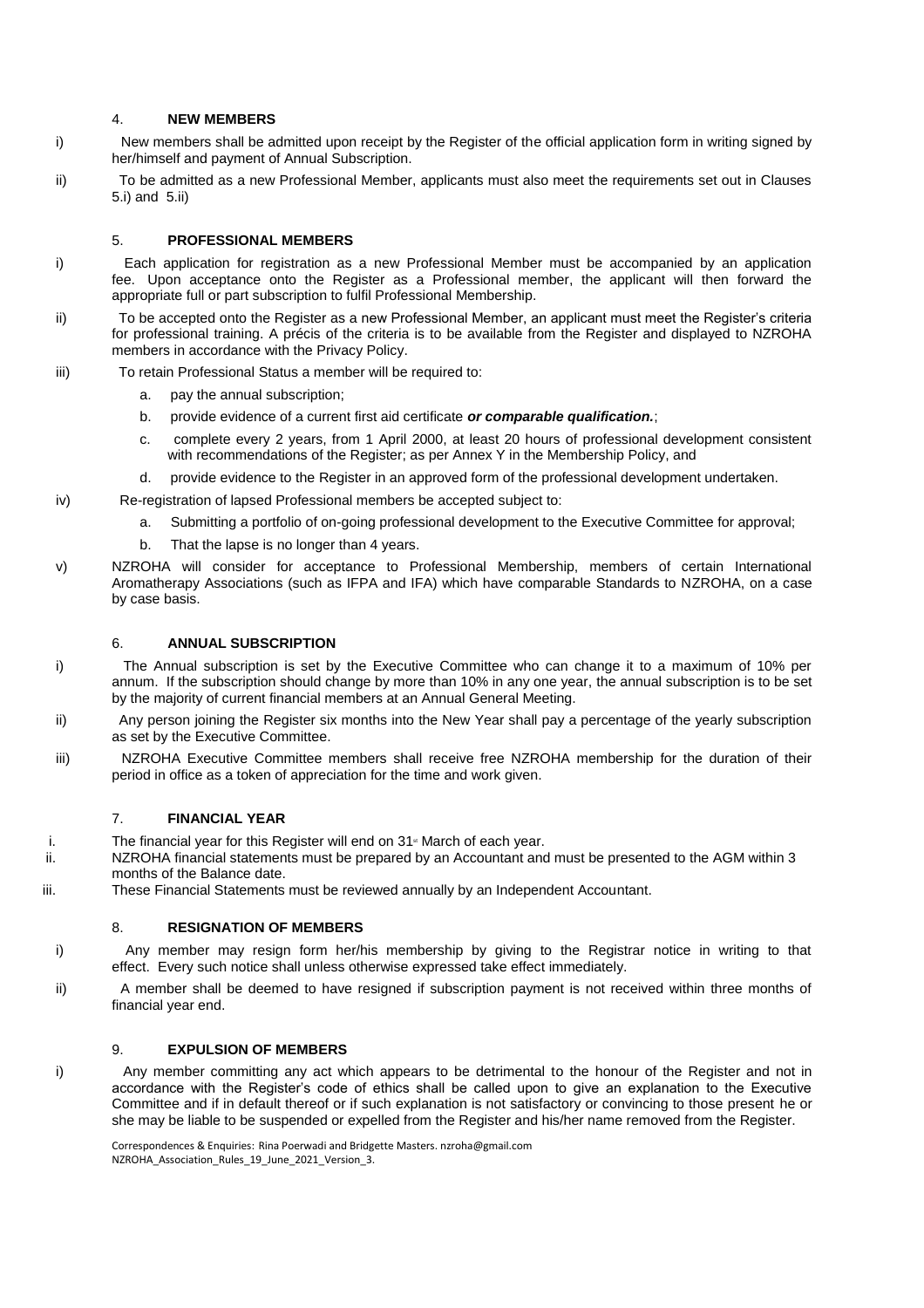Misconduct is to be notified by two people in writing and sent to the Registrar. The complainants and the defendant must be prepared to attend a disciplinary hearing of the Executive Committee who are deemed to be the disciplinary committee.

ii) Any member expelled from the Register may appeal to the members at the next Executive Committee meeting for restitution of her/his rights and privileges. He/she shall give one month's notice of his/her intention in writing to the Registrar.

### 10. **ALTERATION OF RULES**

- i) These rules may be altered, added to, rescinded or otherwise amended by a resolution and passed by professional financial members present at an annual general meeting, following Rule 19 Quorum and Rule 16 Notice of business.
- ii) Every such notice shall set forth the purpose of the proposed alteration, addition, rescission or other amendments.
- iii) Duplicate copies of every such alteration, addition, rescission or amendment shall forthwith be delivered to the Registrar of Incorporated Societies in accordance with the requirements of the Act.
- iv) Provided that no addition, alteration or rescission of the rules shall be made if it affects either the pecuniary profit or winding up clauses.

### 11. **ANNUAL GENERAL MEETING**

The annual general meeting shall be held within three months of financial year-end for the following purposes:

- i) to receive from the Executive Committee a financial and operation report
- ii) to fill the vacancies in the Executive Committee and to appoint an auditor for the ensuing year
- iii) to decide on any resolution which may be duly submitted to the meeting. Urgent motions will be received at the beginning of the meeting for consideration by the Executive Committee and discussed under General Business
- iv) if a quorum is not present, the matters as advertised in the notice of meeting may be proceeded with and any decisions made may be adopted by a Special General Meeting convened in accordance with Clause 16 (Notice of Business). This special general meeting may be conducted by email correspondence to ensure that a quorum is present.

#### 12. **SPECIAL GENERAL MEETING**

- i) A special general meeting shall be called upon the requisition in writing of any ten members stating the purposes for which the meeting is required.
- ii) A special general meeting may be called by the executive committee as and when required.

# 13. **ORDINARY GENERAL MEETING**

An ordinary general meeting shall be held at least three times a year for the purposes of transacting the business of the Register and deciding upon such resolutions are duly submitted to the meeting.

### 14. **SUBCOMMITTEES**

- i) The Executive Committee may appoint subcommittees and establish a budget for their operation if such is required.
- ii) Subcommittee meetings will be called by the Chairperson of that committee at her/his discretion with a report of that meeting submitted to the next Executive Committee meeting.
- iii) Such subcommittees shall not authorise expenditure or cost on behalf of the Register and shall not represent themselves as having any executive authority to bind the Register in any agreement, financial or otherwise.

#### 15. **EXECUTIVE COMMITTEE MEETINGS**

Executive Committee meetings will be held as and when necessary.

#### 16. **NOTICE OF BUSINESS**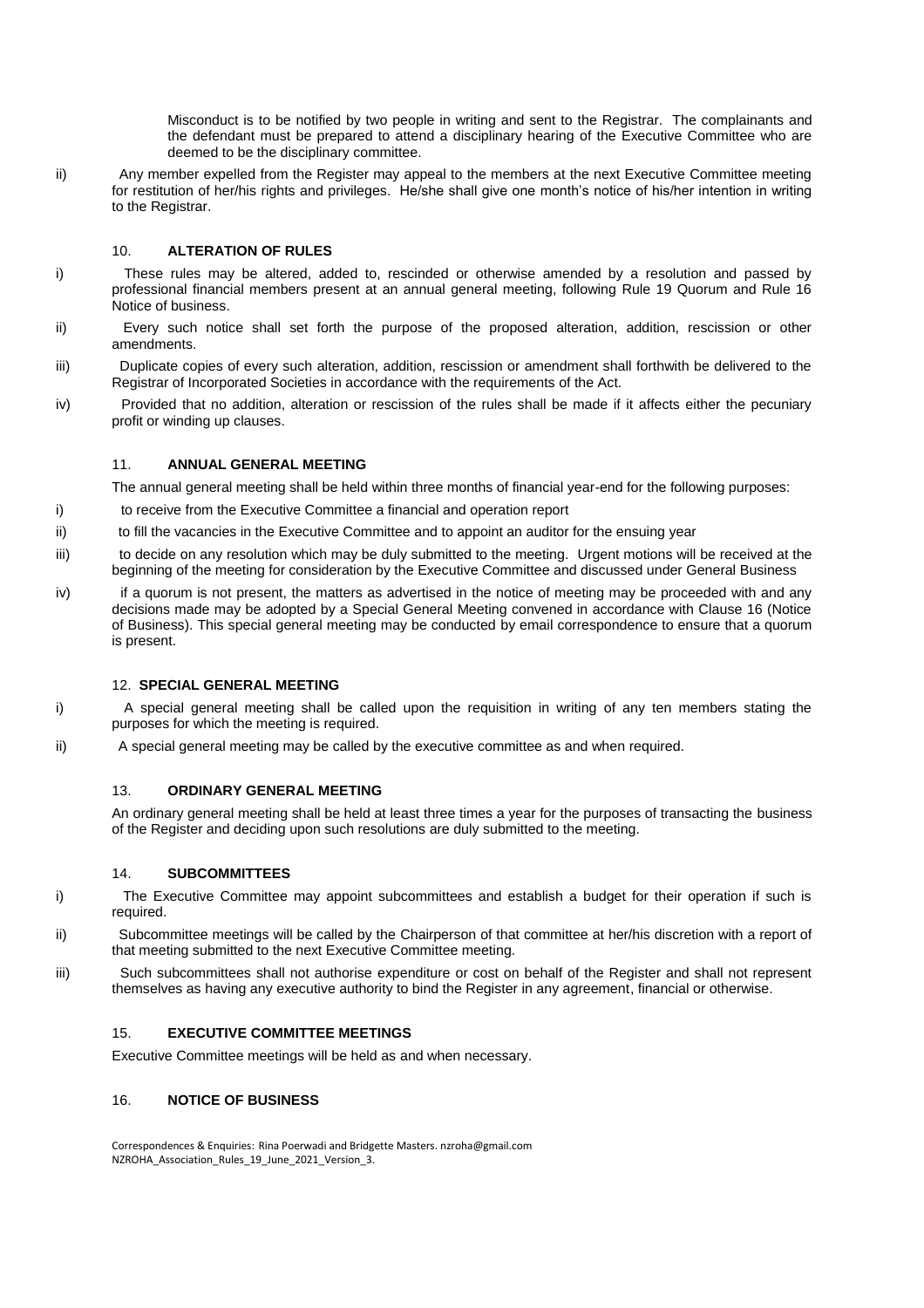Not less than seven clear days before a special general meeting, not less than twenty-eight clear days before the Annual General Meeting and not less than seven clear days before any other General Meeting a notice of that meeting together with a copy of the financial report in the case of the annual general meeting and a notice of the business to be transacted at it, in the case of special/general meeting or annual general meeting shall be sent to every member.

### 17. **SERVICE OF NOTICE**

Every notice required to be given to a member shall be deemed to have been duly delivered if posted in a prepaid letter addressed to her/him at the address listed in the Register.

### 18. **PROCEDURE AT MEETINGS**

At all general meetings, the Chairperson or any other duly elected chairperson shall take the chair, and every current financial professional member shall be entitled on any motion to one vote exercised by show of hands in person or by proxy in writing and in the case of any equality of votes the Chairperson shall have a casting as well as a deliberative vote. Speaking rights may be granted to non-financial members at the meeting's discretion.

#### 19. **QUORUM**

Quorum is a 51% of the Executive Committee.

### 20. **APPOINTMENT OF OFFICERS**

i) The Register shall elect an Executive committee comprising of 7 members, who shall hold office for a 3 year period. This will be on a rotation basis. (maximum of 3 terms) They shall hold office until their retirement from or removal from office.

- a. The elected 7 executive committee members shall allocate the positions with the understanding of the strengths, knowledge and training of the elected members – Chairperson, Treasurer, Secretary to be voted by the members at an AGM, upon their renewal term or on retirement, by a special meeting if retirement is a midterm.
- b. The 7 members appointed at the AGM will be on a rotation basis, which begins with 3 members being appointed for a 1-year term and upon renewal for a 3-year term. 2 EC members initially appointed for a 2-year term on renewal for a 3-year term. 2 EC members being for a 3-year term. This will allow for continuity when a member of the EC retires.
- c. All amendments to rule 20. come into effect as at the AGM 2021. Thereafter renewal on the EC will be on their designated renewal rotation*.*
- ii) The executive committee to comprise of current financial members. It may include two financial associate members.
- iii) One Executive committee member shall be responsible for Registrations, they may create a Registration board which can consist of 2 current Professional members (voluntary), they will be responsible to the Executive committee and responsible for:
	- a. Receiving, reviewing and assessing applications for NZROHA Professional membership.
	- b. Making recommendations to any unsuccessful applicants so as to help and encourage future application success.
	- c. Making recommendations to the Executive Committee for approval of new Professional members.
- iv) An application for NZROHA Professional membership may be reviewed and assessed by a single Registrar or by two or three Registrars jointly.
- v) If any Registrar should vacate office during the year following election, the Executive Committee shall have the power to appoint a current Professional member to fill the vacancy until the next annual general meeting.

### 21. **VACANCIES ON EXECUTIVE COMMITTEE**

i) The Executive Committee shall appoint a member to fill any casual vacancy on the Executive Committee until the next annual general meeting, and any member so appointed shall retire at the next annual general meeting together with the rest of the Executive Committee; but all or any of the retiring Executive Committee shall be eligible for re-election.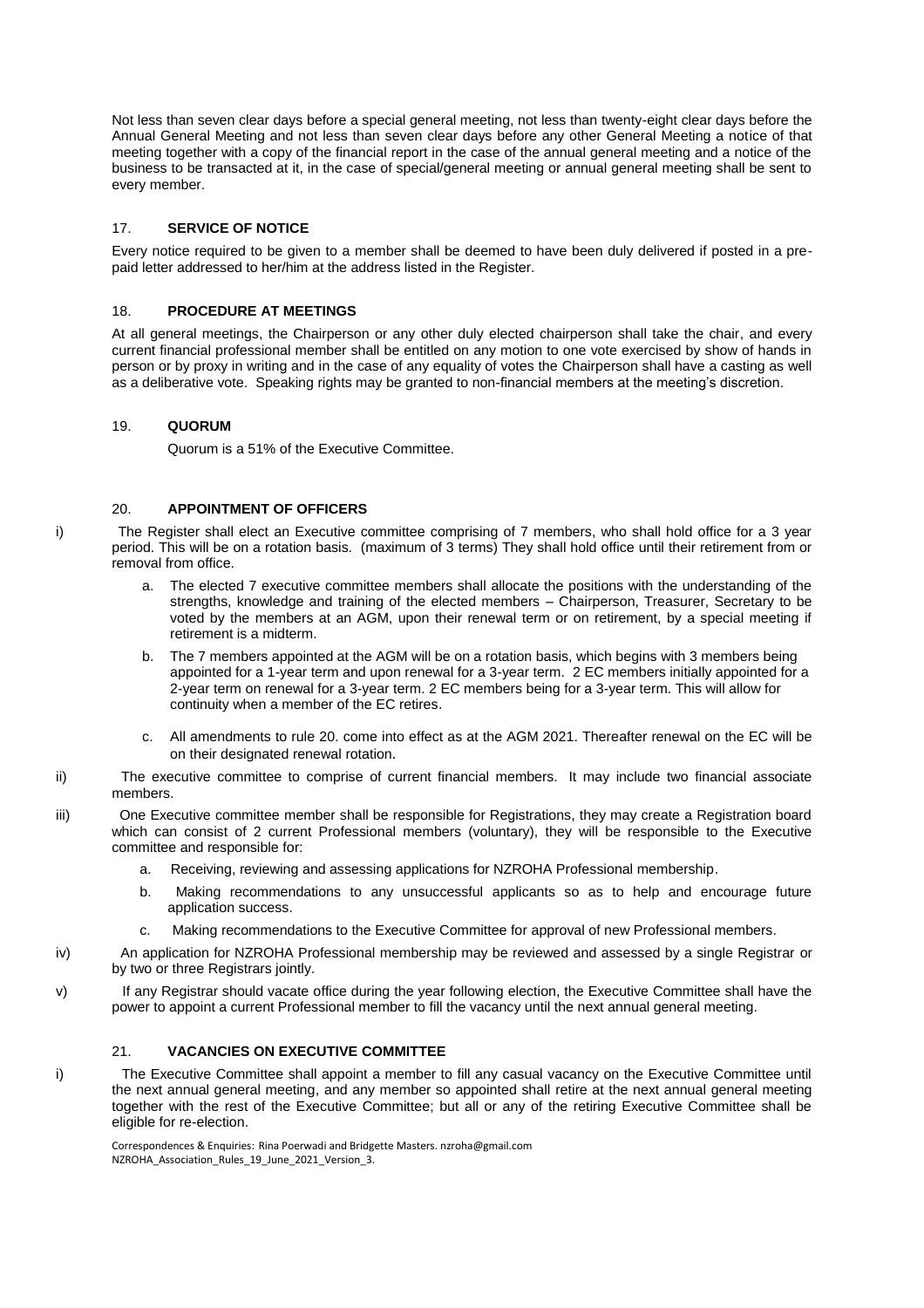- ii) Should the entire Executive Committee of the preceding year be voted out or retire, at least one member is to be appointed as an ex-officio member for continuity.
- iii) Any member may nominate another member with their consent for election to the Executive Committee. Nominations in writing to the NZROHA must be made no later than 30 days prior to the annual general meeting.
- iv) Each nomination may be accompanied by a statement of intent, biographical notes or similar, of not more than 300 words, for distribution to the voting members. The voting statement will include the nominator's name.

#### 22. **DUTIES OF EXECUTIVE COMMITTEE**

It shall be the duty of the Executive Committee to:

- i) Generally conduct the affair of the Register in accordance with the acts and requirements of the Register.
- ii) Keep usual and proper books of accounts properly posted up and other records of the business of the Register.
- iii) Notify members of intended meetings.
- iv) Prepare and submit to the annual general meeting a financial and operation report for the preceding year. Meetings of the Executive Committee may be convened by circular letter or telephone at such times and places as the Chairperson or, in the case of her/his absence, inability or refusal to act, three Executive Committee members.

#### 23. **THE COMMON SEAL**

- i) The common seal of the Register shall be that adopted by the Executive Committee, who shall be responsible for its safe custody and control.
- ii) Whenever the common seal of the Register is required to be affixed to any deed document or other instrument, the seal shall be affixed pursuant to a resolution noted in the Minute Book of the Executive Committee or the annual general meeting by the Chairperson or any other member of the executive committee thereby authorised to affix the seal (and the persons so affixing the seal shall at the same time sign the document to which the seal is so affixed).

### 24. **CONTROL, USE, INVESTMENT OF FUNDS; BORROWING POWERS**

- i) All monies received by or on behalf of the Register shall forthwith be deposited to the appointed bank account, as of 2021 this being ASB. All withdrawals shall be approved using the relevant banking system by two of the four signatories – those being two of the four signatories currently registered with the ASB account.
- ii) The Register may from time to time invest and reinvest in such securities and upon such terms as it may think for the whole or any part of its funds which may not be required for the immediate business of the Register. This will be decided upon at an Executive Committee meeting.
- iii) The Register shall, in addition to the other powers vested in it, have the power to borrow or raise money from time to time by the issue of debentures bonds, mortgages or any other security founded or based on all or any of the property or rights of the Register or without any such security and upon such terms as to priority and otherwise as the Register thinks fit; but the powers of so borrowing or raising money shall not be exercised except pursuant to a resolution of the Register passed in general meeting.
- iv) The funds of the Register are not to be used for private pecuniary gain. Members can, however, be reimbursed for expenditure incurred and paid reasonable remuneration for services rendered approved by the committee at a regular meeting.
- v) Nothing expressed or implied in this constitution shall permit the activities of this society to be carried on for the personal pecuniary profit of any member or individual, nor shall any distribution, whether by way of money, property or otherwise be made to any member or individual.
- vi) No member or person associated with a member of this society shall derive any income, benefit or advantage. Except where that income, benefit or advantage is derived from:
	- a. Professional services to the society rendered in the course of business charged at no greater rate than current market rates, or,
	- b. Interest on money lent at no greater rate than current market rates.

AND all members who may be interested or concerned directly or indirectly shall disclose the nature and extent of their interest to the committee.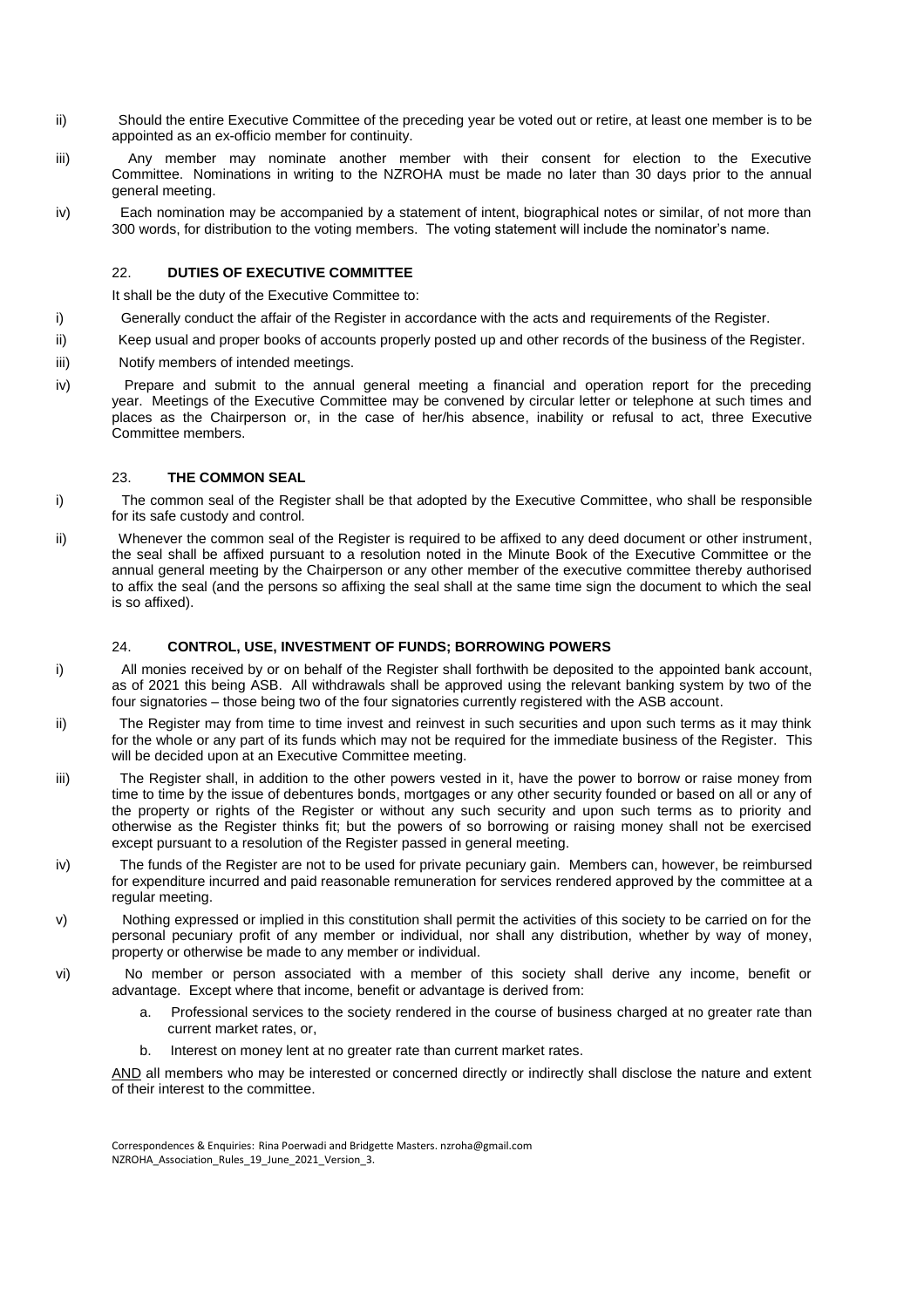#### 25. **DISSOLUTIONS**

i) The Register shall be dissolved if at an Annual General Meeting of which due notice is given and a simple majority of those voting passes a resolution to this effect; subsequently, another general meeting shall be held to confirm the resolution passed at the Annual General Meeting

ii) If upon the winding up or dissolution of the society there remains, after the satisfaction of all its debts and liabilities, any property whatsoever, the same shall not be paid to or distributed among the members of the society. Such remaining property shall be given or transferred to some other approved non-profit body organisation having objectives of NZROHA or for some other charitable purpose – within New Zealand. In the event of default (Committee being unable to decide), the remaining assets are to be distributed as a Judge of the High Court directs.

# 26. **REGULATIONS**

In a general meeting, the Register may amend or delete rules and regulations that are not in accordance with Governmental Regulations as published by Government Press.

# 27. **AFFILIATIONS**

- i) Affiliation with other associations will be decided upon at the annual general meeting or special general meeting of the NZROHA.
- ii) Any provincial chapter emerging shall be bound by the rules and ethics of this Register.

# 28. **CODE OF ETHICS AND CODE OF PRACTICE**

The Code of Ethics and Code of Practice shall be devised by the Executive Committee and ratified by the members at a general meeting. Any changes to it will be made at the annual general meeting by majority vote.

# 29. **INTERPRETATION OF THE RULES**

Should a difficulty arise in the interpretation of these articles, such difficulty shall be referred to the Executive Committee for discussion. Their interpretation shall be final and binding on all concerned.

# 30. **LOGO AND INITIALS**

- i) The Register's logo can be used only by the financial, Professional Members of the NZROHA.
- ii) The Register's initials (NZROHA) can be used only by financial Professional Members of the NZROHA

# 31. **REGISTERED OFFICE**

- i) The register office of the NZROHA shall be situated at No.280 Trafalgar St Nelson or at such place as may be decided by the Executive Committee.
- ii) Notice of every change of situation of the registered office shall be duly sent to the Registrar of Incorporated Societies.

### 32. **INTERPRETATION**

- i) In these rules, except where a different intention appears, 'Act' means the Incorporated Societies Act 1908.
- ii) 'Register' means NEW ZEALAND REGISTER OF HOLISTIC AROMATHERAPISTS (INCORPORATED) incorporated under these rules.
- iii) 'Chairperson' 'Secretary' 'Treasurer' 'Registrar' mean respectively the Chairperson, Secretary, Treasurer, Registrar and Committee Members of the Register.
- iv) 'Meeting' means a meeting of the Register.
- v) 'Member' means a member of the Register.
- vi) 'Aromatherapy' means the use of concentrated vegetal extracts known as essential oils to enhance health and wellbeing and prevent ill health.
- vii) 'Holistic Aromatherapist' means a practitioner trained in the use of aromatherapy.